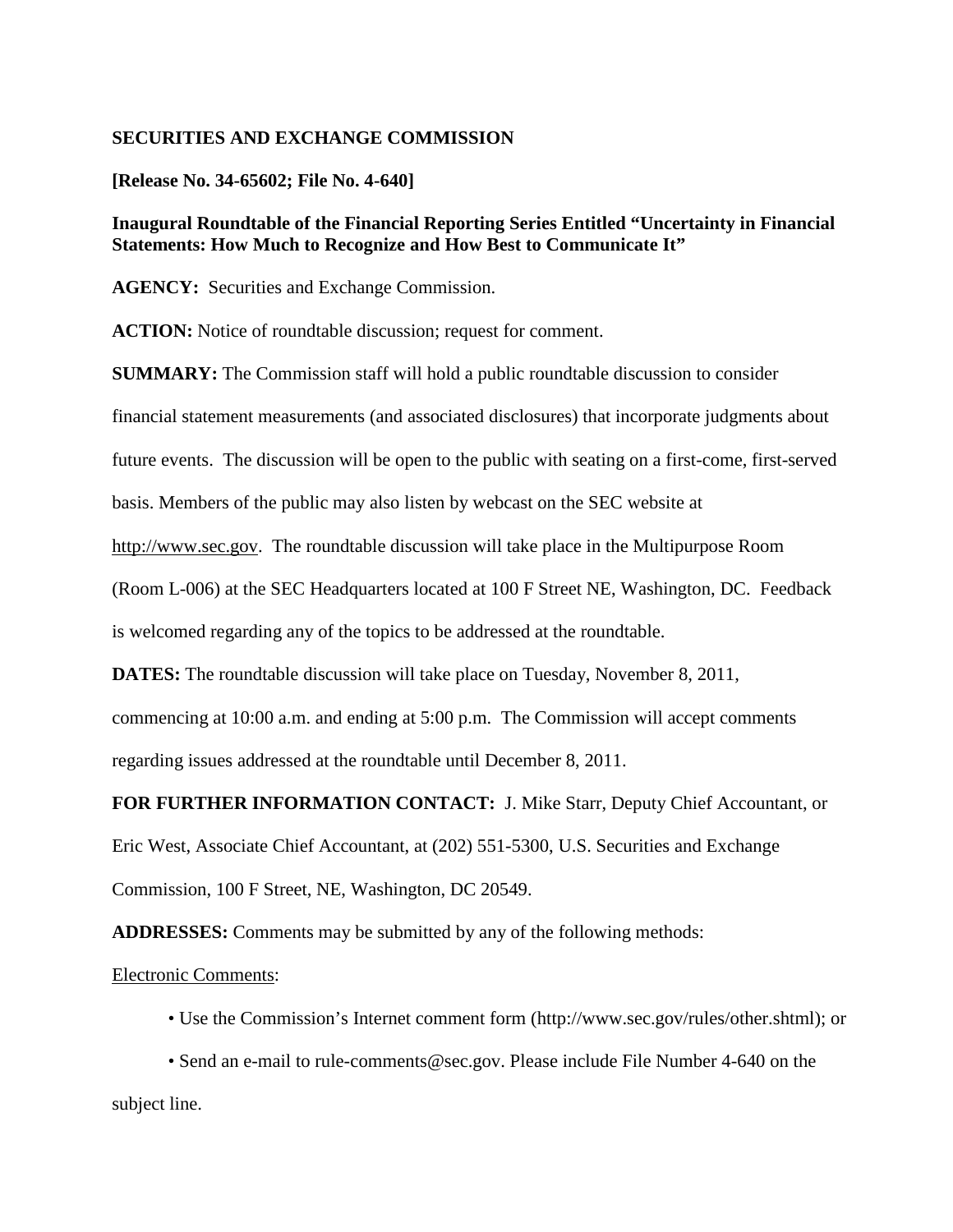Paper Comments:

• Send paper comments in triplicate to Elizabeth M. Murphy, Secretary, Securities and Exchange Commission, 100 F Street, NE, Washington, DC 20549-1090.

All submissions should refer to File Number 4-640. This file number should be included on the subject line if e-mail is used. To help us process and review your comments more efficiently, please use only one method. The Commission will post all comments on the Commission's Internet website (http://www.sec.gov). Comments are also available for website viewing and printing in the Commission's Public Reference Room, 100 F Street, NE, Washington, DC 20549, on official business days between the hours of 10:00 a.m. and 3:00 p.m. All comments received will be posted without change; we do not edit personal identifying information from submissions. You should submit only information that you wish to make available publicly.

**SUPPLEMENTARY INFORMATION**: This will be the inaugural roundtable of the Financial Reporting Series. The Financial Reporting Series was instituted by SEC staff to assist in the proactive identification of risks related to, and areas of potential improvements in, the reliability and usefulness of financial information provided to investors. In this regard, the Financial Reporting Series is intended to facilitate balanced discussions of implementation issues or emerging issues in financial reporting.

Feedback is welcomed regarding any of the topics to be addressed at the roundtable. The panel discussions will focus on the following topics and questions:

1. Please provide feedback on any topics where the extent of uncertainty in an accounting measurement is less useful to investors and why a more certain measurement would be preferable. Likewise, provide feedback on those topics where a measurement with uncertainty gives investors useful information and why it is preferable to a more certain measurement.

2